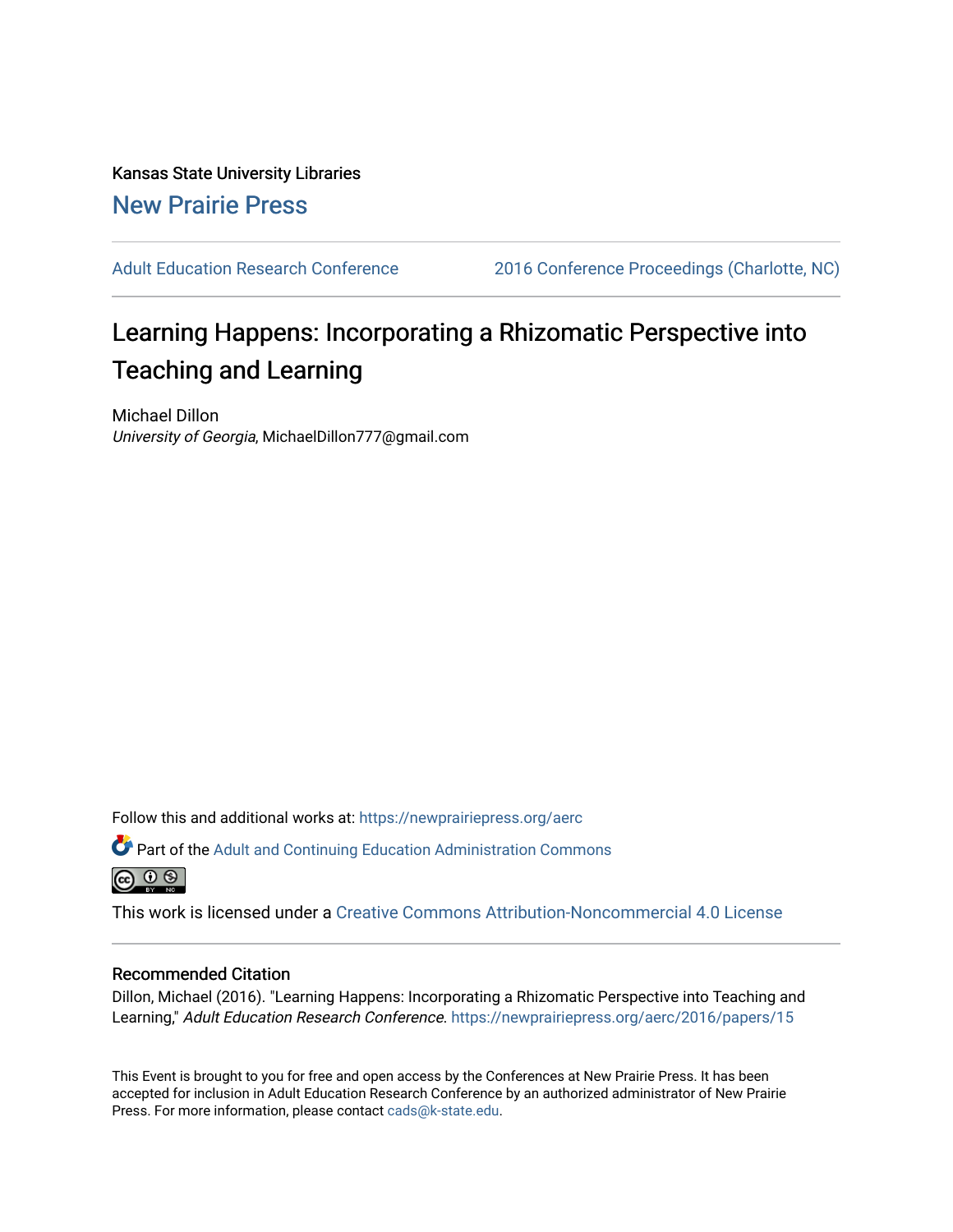# **Learning Happens: Incorporating a Rhizomatic Perspective into Teaching and Learning**

# Michael Dillon Central Michigan University

**Abstract:** This paper presents a rhizomatic perspective of teaching and learning. Data from research regarding a community leadership program will be utilized as a conceptualization of applying this perspective.

**Keywords:** rhizomatic, learning theory, post modern, community leadership

# **Introduction**

Traditional approaches to adult learning theory tend to categorize learning into particular types, such as transformative (Mezirow, 1991), situated (Lave and Wenger, 1991), or experiential (Dewey, 1938) to name just a few. Although such learning models are valuable, these binary categorizations can have the impact of compartmentalization and exclusion of certain features of opposing theories. These traditional models may also have the impact of presenting learning as a linear activity in which educators and learners manipulate the inputs in hopes of maximizing learning output. While these learning theories are helpful for educators and learners, this paper will review a different approach, a rhizomatic perspective of teaching and learning (Kang, 2007). Data from research (Dillon, 2013) regarding learning in a neighborhood community leadership program will be utilized as a conceptualization of applying this perspective.

## **Rhizomatic Perspective of Adult Learning**

The majority of theoretical approaches to adult learning can be described as Kang (2007) termed "adjective-plus-learning-theory" (p. 206), in which learning tends to be categorized into particular types, such as transformative (Mezirow, 1991), situated (Lave and Wenger, 1991), experiential (Dewey, 1938), and many others. Notably, the adjective is meant to identify the root of learning. Kang (2007) critiqued, "each theory approaches learning from that certain standpoint and excludes the others" (p. 206). He further suggested that such categorization indicates a certainty and universality in adult learning, and tends to fragment learners. Although these approaches are worthwhile building blocks towards our conceptualization of adult learning, they may not accurately depict adult learning.

A postmodern viewpoint, in which the certainty of a learning model is likely to be questioned, makes a different type of connection between the adjectives, the learner, and that which is learned. A rhizomatic perspective is one such alternative that embraces the multiplicity of learners and learning. Rhizoactivity is borrowed from the field of botany. A rhizome is both a root and a stem since it pushes out roots and shoots. The term was notably used by Deleuze and Guattari (1980/1987) to reconfigure the view of the author, the book, and the world, and reject the idea that an author can depict the world in a book. A rhizome sprouts or pops up and makes connections with whatever is available, has no fixed departure and return points, pursues heterogeneity, and starts up again on an old line or elsewhere when broken apart.

With respect to adult learning, this non-linear approach is more about making a map than tracing the root. Kang (2007) presented a postmodern view of the learner as "a nonunitary being that has multiple subjectivities" (p. 216). He goes on to say the researcher is like a detective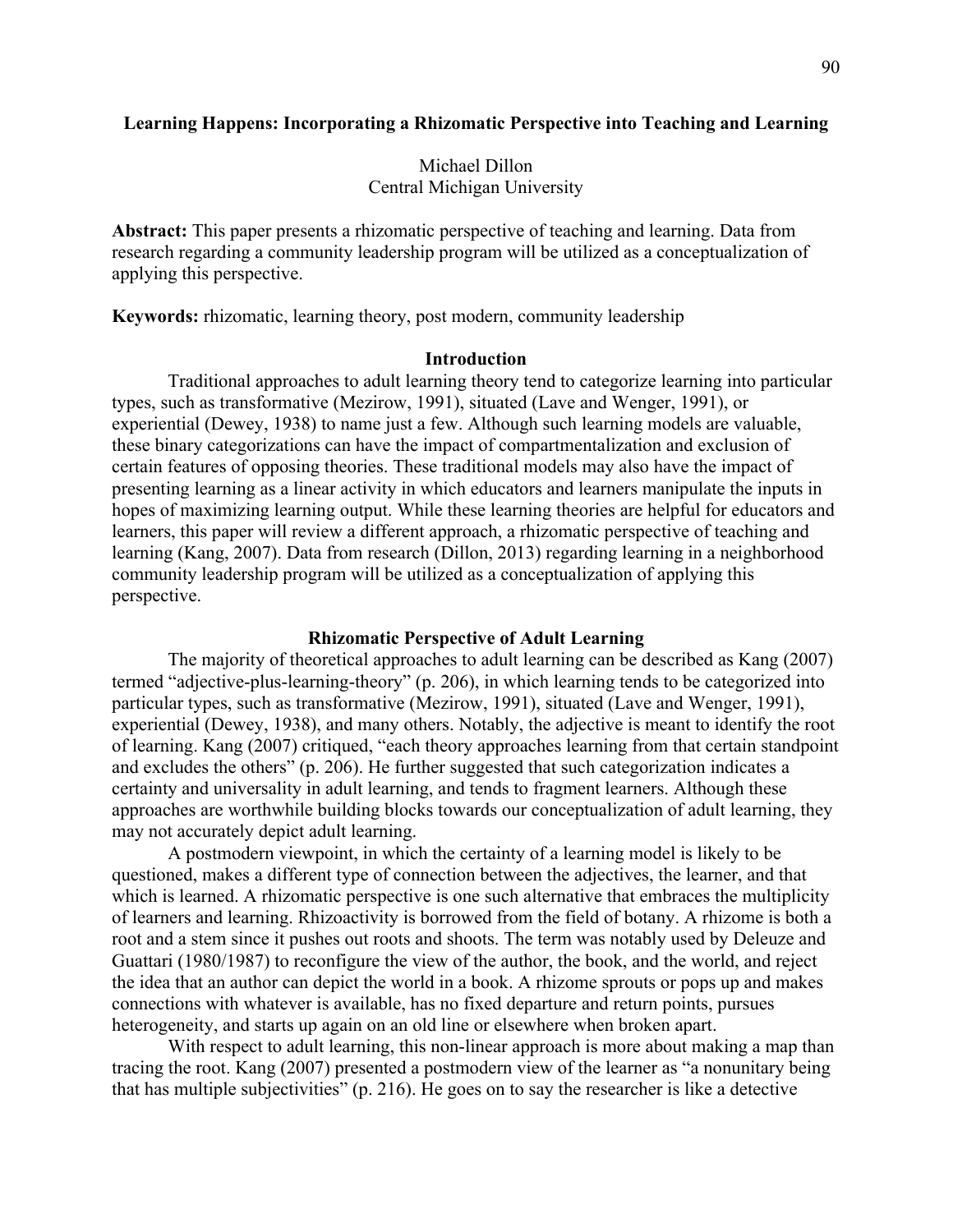following leads, and drawing maps of the various figurations he or she discovers. However, these maps cannot be finalized since the object of the map is always in flux. Kang explained, "as rhizoactivity questions how learning activities shape one's life and its context, it can serve as a window to this task" (p. 217), the task being to make human life intelligible from a learning perspective. Approaching adult learning from a postmodern viewpoint does not necessarily mean disregarding traditional perspectives. As Hill (2008) suggested, "learning in the postmodern is not simply a break from the past but rather comprises the past's elements in motion" (p. 91).

Many learning episodes may come from one human experience. From a traditional learning theory perspective, we might inquire into what ways social relations prompt learning, or how experience shapes learning. This approach traces the root, whereas a postmodern rhizoactivity approach imagines a tentative map, much like "lines of flight" (Deleuze & Guattari, 1987). These lines of flight have no beginning or ending, and as Kang explained, can help produce a tentative map of learning.

## **Analyzing Learning with a Rhizomatic Lens**

In order to conceptualize a rhizomatic perspective of adult learning, data from a dissertation will be utilized. The dissertation was an action research (AR) project entitled *Grassroots Community Leaders as a Community of Practice: Utilizing Learning and Enduring Disruptive Change* (Dillon, 2014). The research involved a grassroots neighborhood leadership alumni association in the Southeastern United States. The purpose of the study was to investigate how a community leadership group learns to plan and take action on community problems. The study was guided by four research questions, which were: (1) What types of learning are taking place with the alumni as they make efforts to solve problems in the community? (2) What are the alumni learning through their leadership efforts in the community? (3) To what extent are the alumni operating as a community of practice (Wenger, 1998)? and (4) In what ways did the relative power of the researcher and the community stakeholders influence this AR project?

## **Original Analysis**

Qualitative research methods were employed over a period of seventeen months, in the form of semi-structured interviews and observations. I followed a constant comparative method for analyzing the data (Merriam, 2009). This method entailed comparing one piece of data with another to determine similarities and differences. The findings indicated strong elements of experiential learning, formal training, past experience, and social learning. The alumni showed moderate indications of behaving as a Community of Practice (CoP). Being an AR project, we collaboratively designed organizational interventions. The eleven organizational interventions consisted of short term strategic positioning goals, medium range goals aimed at developing operational and tactical strategies, and a long term goal of regular organizational assessments. The result of the AR case was a community leadership alumni association poised to move forward as a CoP despite the disruptive leadership turnover they endured.

#### **A Conception of a Rhizomatic Analysis**

Taking a rhizomatic perspective, in which we are considering a tentative map rather than linear or binary associations, provides a diversion from our usual analysis. For example, Robert, a graduate of the community leadership program, mentioned that he learned to facilitate monthly leadership training sessions. Viewing this learning episode as a rhizome, we would create a tentative map to visualize lines of flight. These lines of flight may lead us to his past experiences,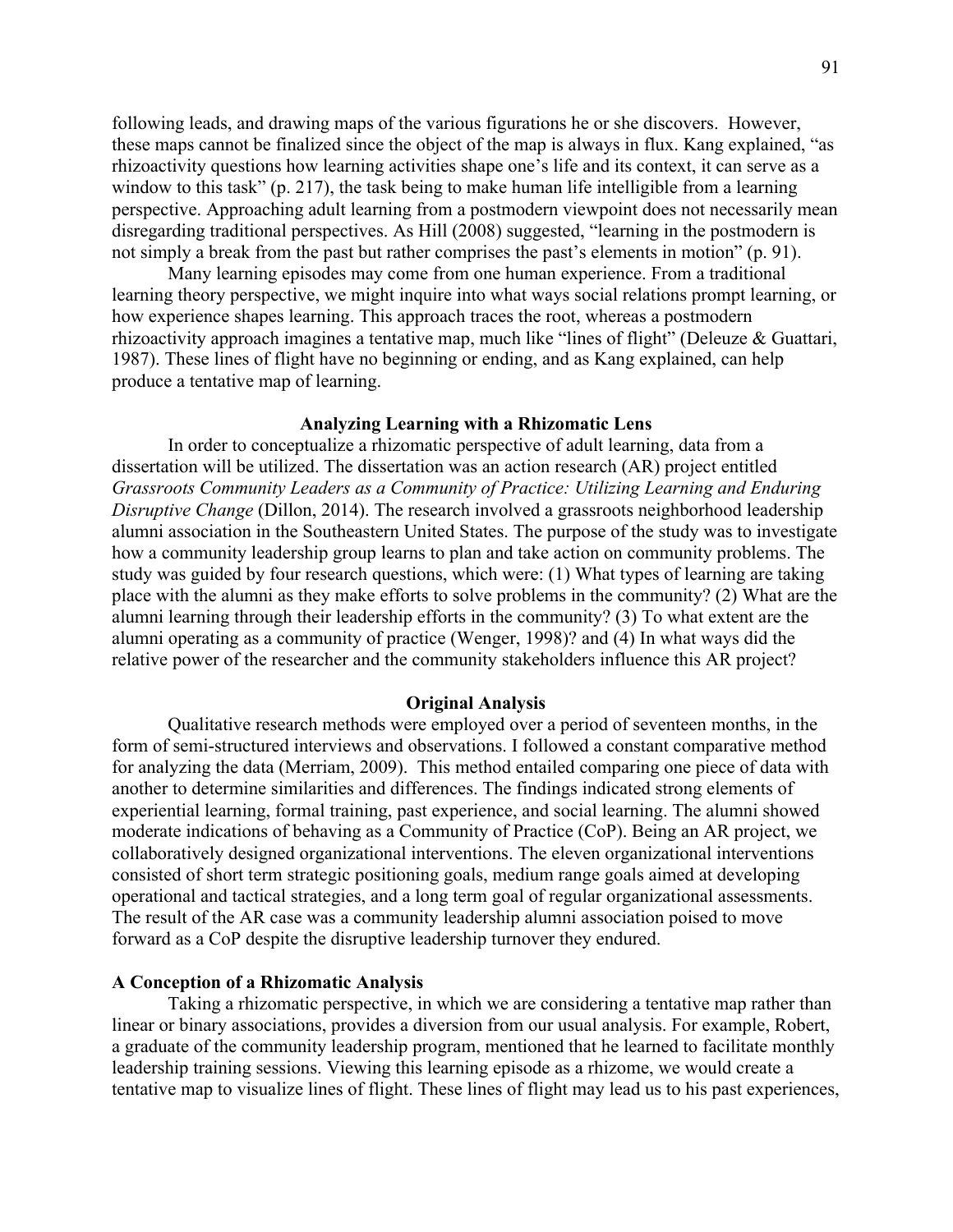the people involved, formal training, other learning episodes, and much more.

Although diagramming a Rhizome is problematic since it "is not amenable to any structural or generative model" (Deleuze & Guattari, 1987, p. 12), the remainder of this section will make such an attempt. Ideally, doing so will be a creative activity versus a reductive one (de Freitas, 2012). The diagrams (as seen in figures 1 and 2) are meant to map potential lines of flight pertaining to a learning episode. There is no one correct representation. As de Freitas (2012) contends, "a map, like a rhizome, has multiple entry points and can be opened up for additional connections in all its dimensions" (p. 563).

The first example offered comes from a graduate of the community leadership program, Charles. He has a long history of involvement with the leadership program. In an interview he explained how the experience of working to solve community problems has taught him about people skills and leadership. Charles expressed, "I learned that anytime that you come up with a group of people you have a large number of suggestions. And you're not going to get everybody in agreement in what you trying to do." Figure 1 illustrates a conception of a tentative map of this learning episode for Charles.





Another example comes from Veronica, who was both a graduate of the leadership program and the program coordinator for a period of time. She explained how she learned from observing other leaders over her many years of community activity and shared, "well, probably some forty years of being out here. Just experience and being in situations with so-called leaders, learning from the worst, learning from the best and somehow taking even something from the worst and saying, 'I know I don't want to do that.'" Figure 2 illustrates a tentative map of this learning episode for Veronica.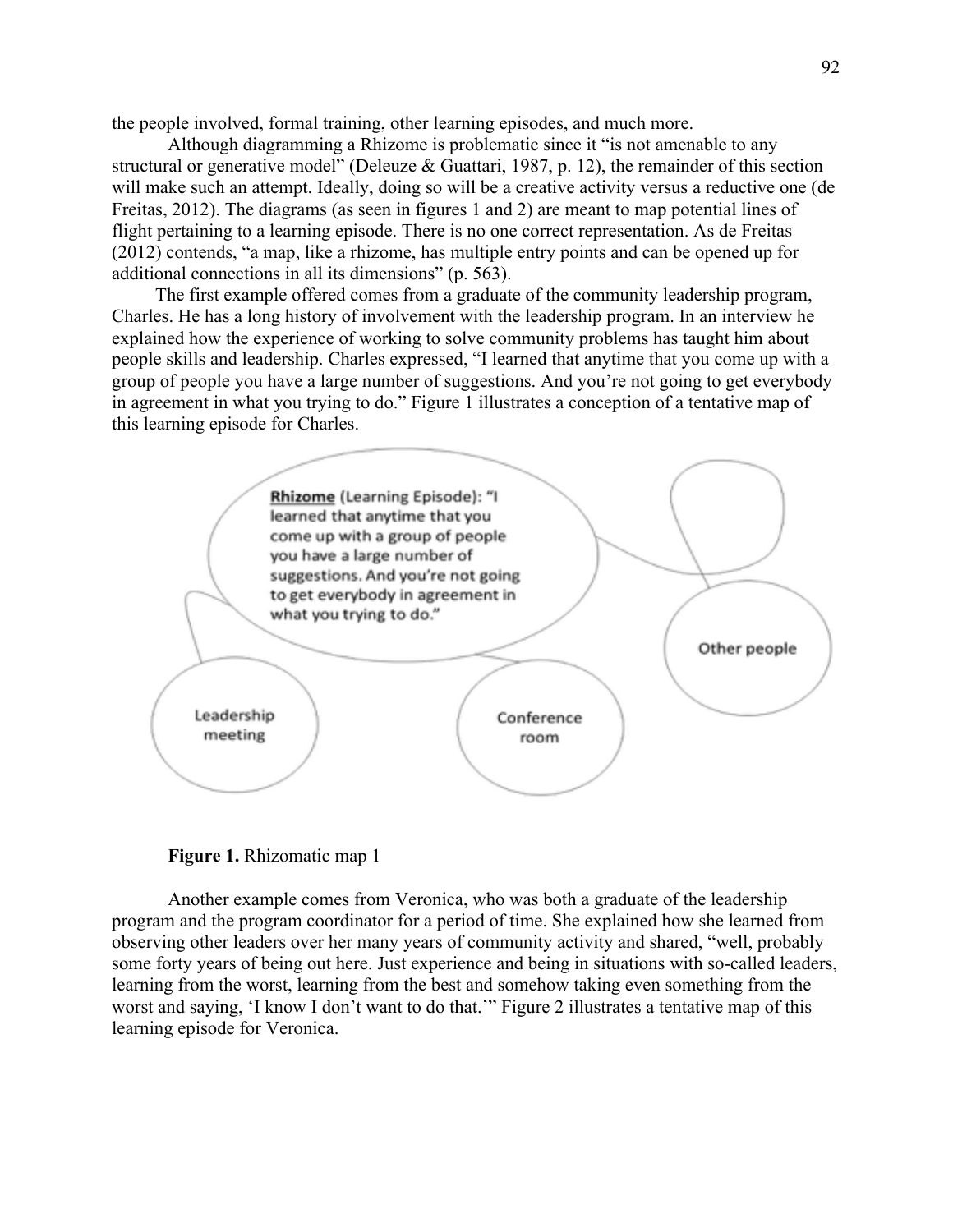

**Figure 2.** Rhizomatic map 2

The examples illustrate potential representations of learning episodes as a rhizome. There may be a temptation to view the figures as a positivistic reality or linear path. It is important to look at the figures as "a new real that is yet to come, a plane of creation pushing back at the regimes of signification and sundering preexisting forms of content and expression" (de Freitas, 2012, pp. 563-564). The figures can be thought of as an experiment, an attempt to allow something to emerge.

The lines in the figures depict lines of flight pertaining to the learning episode. It is not intended that a linear association is made. For example, in Figure 1 the rhizome is not necessary leading to the other three bubbles, or vice versa. Rather, some connection occurred between the three bubbles and the rhizome, and represented are the lines of flight. Additionally, there is clearly much more than three aspects to any learning episode, and lines of flight may be found between any of the circles. Due to the multiplicity of a rhizome, having many sites of entry and exit, a more complex figure would depict multiple rhizomes interconnected. As de Freitas (2012) explained, "we are always in the midst or the milieu of a rhizome, always located at one of the many middles that constitute a rhizome" (p. 562).

## **Implications / Conclusion**

Others have utilized a rhizomatic perspective in the areas of education (de Freitas, 2012; Irwin et al., 2006; LeGrange, 2011), literacy (Leander & Rowe, 2006), complexity in organizations (Yu, 2006), information sciences (Lombard, 2008; Robinson & Maguire, 2010), research methodology (Clarke & Parsons, 2013), social science (Daskalaki & Mould, 2013), and service learning (Carrington, 2011). At the very least, experimenting with a rhizomatic conception of learning is a welcome break from predominant learning theories. At best, some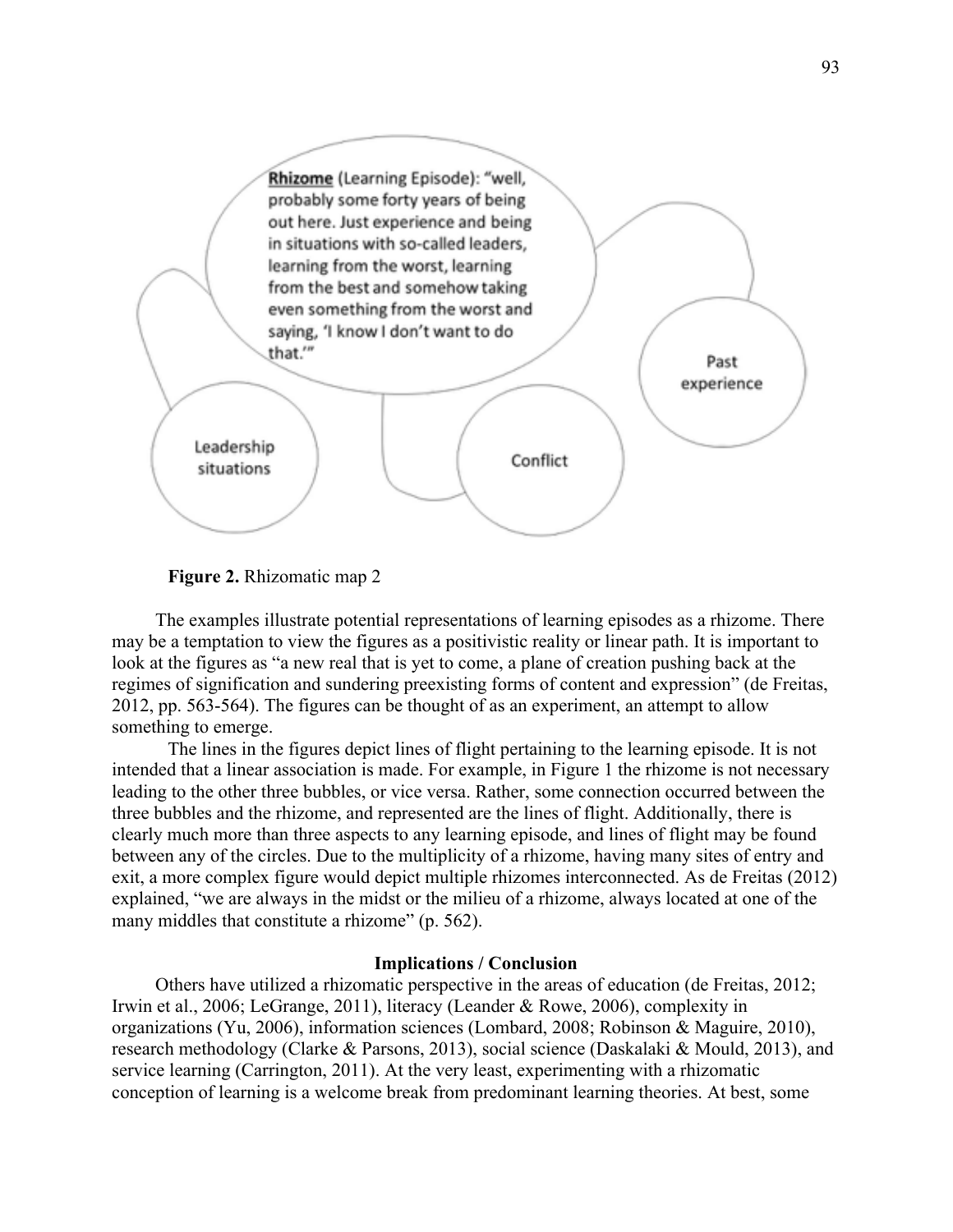have even found a rhizomatic perspective to be transforming (St Pierre, 2004). Hopefully, this exercise gives caution to the binary and linear nature in which we often conceive of learning. Diagraming the learning episodes as rhizomes with lines of flight offers a welcome break from the hierarchical tree style diagrams that trace roots.

Combining a traditional "adjective-plus-learning-theory" with Kang's (2007) proposed postmodern rhizoactivity approach offers an alternative view of adult learning. Both approaches inform adult learning. Incorporating a rhizomatic perspective can enrich our understanding of adult learning by conceptualizing a tentative map of lines of flight. By mapping learning with linear connections, we can make pedagogical assertions regarding what factors and practices promote learning. Alternatively, approaching learning as a rhizome raises new considerations as we trace lines of flight.

## **References**

- Carrington, S. (2011). Service-learning within higher education: Rhizomatic interconnections between university and the real world. *Australian Journal of Teacher Education*, *36*(6), 1.
- Clarke, B., & Parsons, J. (2013). Becoming rhizome researchers. *Reconceptualizing Educational Research Methodology*, *4*(1).
- Daskalaki, M., & Mould, O. (2013). Beyond urban subcultures: urban subversions as rhizomatic social formations. *International Journal of Urban and Regional Research*, *37*(1), 1-18.
- de Freitas, E. (2012). The classroom as rhizome new strategies for diagramming knotted interactions. *Qualitative Inquiry*, *18*(7), 557-570.
- Deleuze, G., & Guattari, R (1987). *A thousand plateaus: Capitalism and schizophrenia* (B. Massumi, Trans.). Minneapolis: University of Minnesota Press. (Original work published 1980).
- Dewey, J. (1938). Experience and education. New York: Collier Books. Dillon, M. (2013). *Grassroots community leaders as a community of practice: Utilizing learning and enduring disruptive change* (Order No. 3578627). ProQuest Dissertations & Theses Global. (1501432837). Retrieved from http://search.proquest.com/docview/1501432837?accountid=34899
- Hill, R. J. (2008). Troubling adult learning in the present time. *New Directions for Adult & Continuing Education*, (119), 83-92. doi:10.1002/ace.308
- Irwin, R. L., Beer, R., Springgay, S., Grauer, K., Xiong, G., & Bickel, B. (2006). The rhizomatic relations of a/r/tography. *Studies in Art Education*, 70-88
- Kang, D. (2007). Rhizoactivity: Toward a postmodern theory of lifelong learning. *Adult Education Quarterly*, *57*(3), 205.
- Lave, J. & Wenger, E. (1991). *Situated learning: Legitimate peripheral participation.*  Cambridge: Cambridge University Press.
- Leander, K. M., & Rowe, D. W. (2006). Mapping literacy spaces in motion: A rhizomatic analysis

of a classroom literacy performance. *Reading Research Quarterly*, *41*(4), 428-460.

- Le Grange, L. L. L. (2011). Sustainability and higher education: From arborescent to rhizomatic thinking. *Educational Philosophy and Theory*,*43*(7), 742-754.
- Lombard, M. D. (2008). *Professional writing, technology, and the rhizomatic transmission of knowledge* (Doctoral dissertation, Purdue University).
- Merriam, S. (2009). *Qualitative research. A guide to design and implementation.* San Francisco, CA: Jossey-Bass.